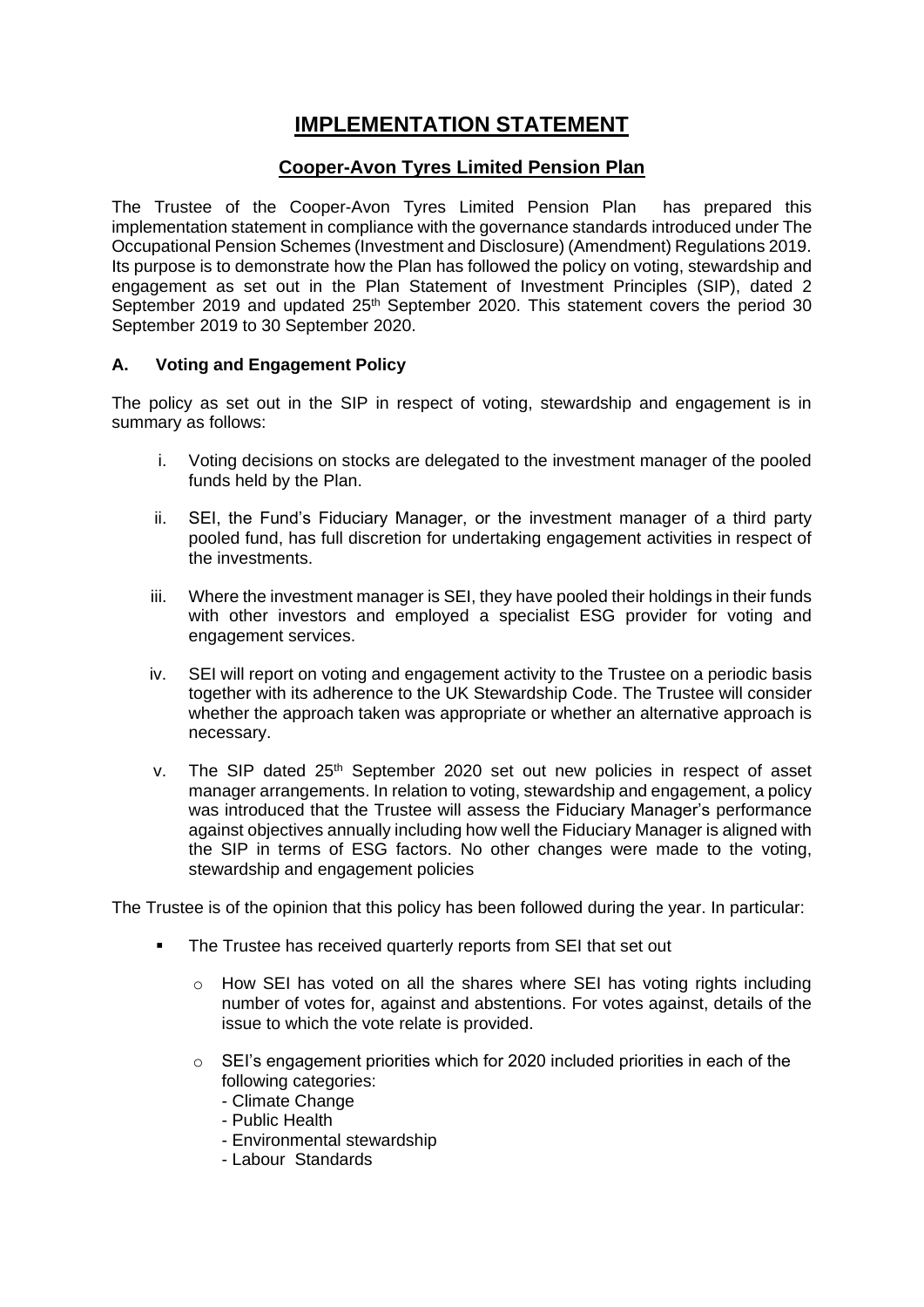- $\circ$  The number of companies engaged and the number of milestones achieved by engagement issue and a rating of its significance
- The Trustee has considered SEI's voting practices and stewardship policies noting that they are a Tier 1 signatory to the UK Stewardship code and a signatory to the UN Principles for Responsible Investment.
- The Trustee has a process in place to review SEI's performance against objectives, including ESG factors

In light of the above and otherwise, the Trustee has considered their policy in regard to voting and stewardship and concluded that

- $\circ$  SEI's voting and stewardship policies and implementation remain aligned with the Trustee's views on these matters.
- $\circ$  the current policy is appropriate and no further action is required

### **B. Voting Record**

All underlying securities in pooled funds that have voting rights are managed by SEI with SEI having the legal right to the underlying votes. SEI in turn use a Specialist ESG Provider as a proxy for voting and provide the Specialist provider with the holdings across all SEI's pooled funds. During the period from 30 September 2019 to 30 September 2020, SEI across their range of pooled funds (some of which may not be held by the Scheme), voted as follows:

| <b>Company meetings voted</b>          | 4,564  |
|----------------------------------------|--------|
| Number of votable items                | 53,977 |
| Number of items voted (% of possible)  | 96%    |
| % of Items voted:                      |        |
| For                                    | 76%    |
| Against                                | 21%    |
| Abstain/ Withheld/ Other               | 3%     |
| % of Votes with management             | 78%    |
| % of Votes against management          | 22%    |
| Votes against and abstain by category: |        |
| <b>Capital Related</b>                 | 6%     |
| Board/Director/Corporate Governance    | 53%    |
| Remuneration related                   | 24%    |
| Shareholder proposals                  | 5%     |
| Other                                  | 12%    |

### **C. Significant Votes**

A highlight of some of the significant votes during the period are shown in the table below. Whilst many votes may have significant impact on the financial or non-financial performance of a company, the ones below have been drawn out as they are part of wider engagement that SEI has been conducting with the particular company and hence reflect the achievement of an engagement milestone.